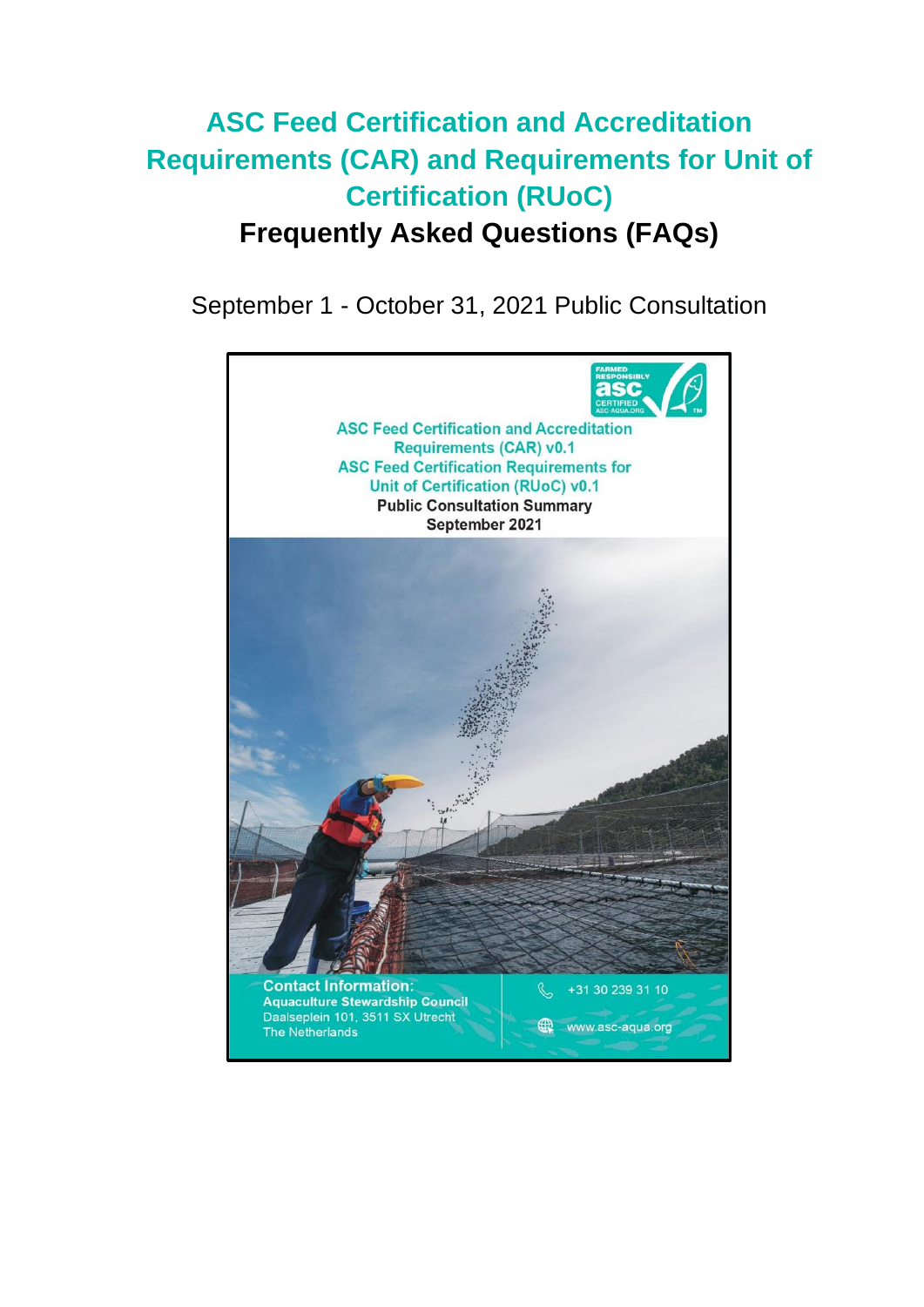### **ASC Feed CAR and RUoC – FAQs**

#### **1. What is the Segregation Production Model?**

When using the Segregation Production Model, the outgoing product (or feed), is made up of Eligible Ingredients as per Annex 5 of the Feed Standard. For this reason, a segregation and traceability system within the facility is needed to identify and keep Eligible Ingredients segregated from ingredients which are not classified as eligible under ASC requirements but that may also be brought on site by the feed mill.

The feed mill will be required to have sufficient capacity and processes in place to always ensure segregation of the physical product while under their control.

#### **2. What is Mass Balance Production model?**

The Mass Balance Production Model is a system for administratively accounting for the inputs of Eligible Ingredients from approved suppliers and outputs of ASC product. It is NOT linked to the physical product and there is no physical traceability requirement.

So, when using the mass balance model, unlike the segregation model, the product (or feed) is not necessarily made up exclusively of eligible ingredients, instead the feed mill will have an Ingredient Accounting System. The purpose of the Ingredient Accounting System is to capture input volume of incoming eligible ingredients and deduction (or output) of ASC feed.

It allows the mixing of Eligible Ingredients and Non-Eligible Ingredients at any stage in the feed production process, provided overall quantities are monitored via the Ingredient Accounting System. This results in a claim on a part of the output (which is ASC Product), proportional to the input of Eligible Ingredients.

In simple terms – the feed mill can only make an ASC claim on a volume of finished product based on the same volume of eligible ingredients purchased in a given timeframe.

#### **3. What is the Ingredient Accounting System used for?**

The purpose of the Ingredient Accounting System is to capture input volume of incoming Eligible Ingredients and deduction (or output) of ASC feed. It is not linked to the physical product but rather the volumes of Eligible Ingredients.

### **4. If a feed mill produces ASC product under the Segregation Model only, do they need to have an Ingredient Accounting System?**

No. If a feed mill sells ASC product produced under the Segregation Model and not the Mass Balance Model, then they do not need to have an Ingredient Accounting System.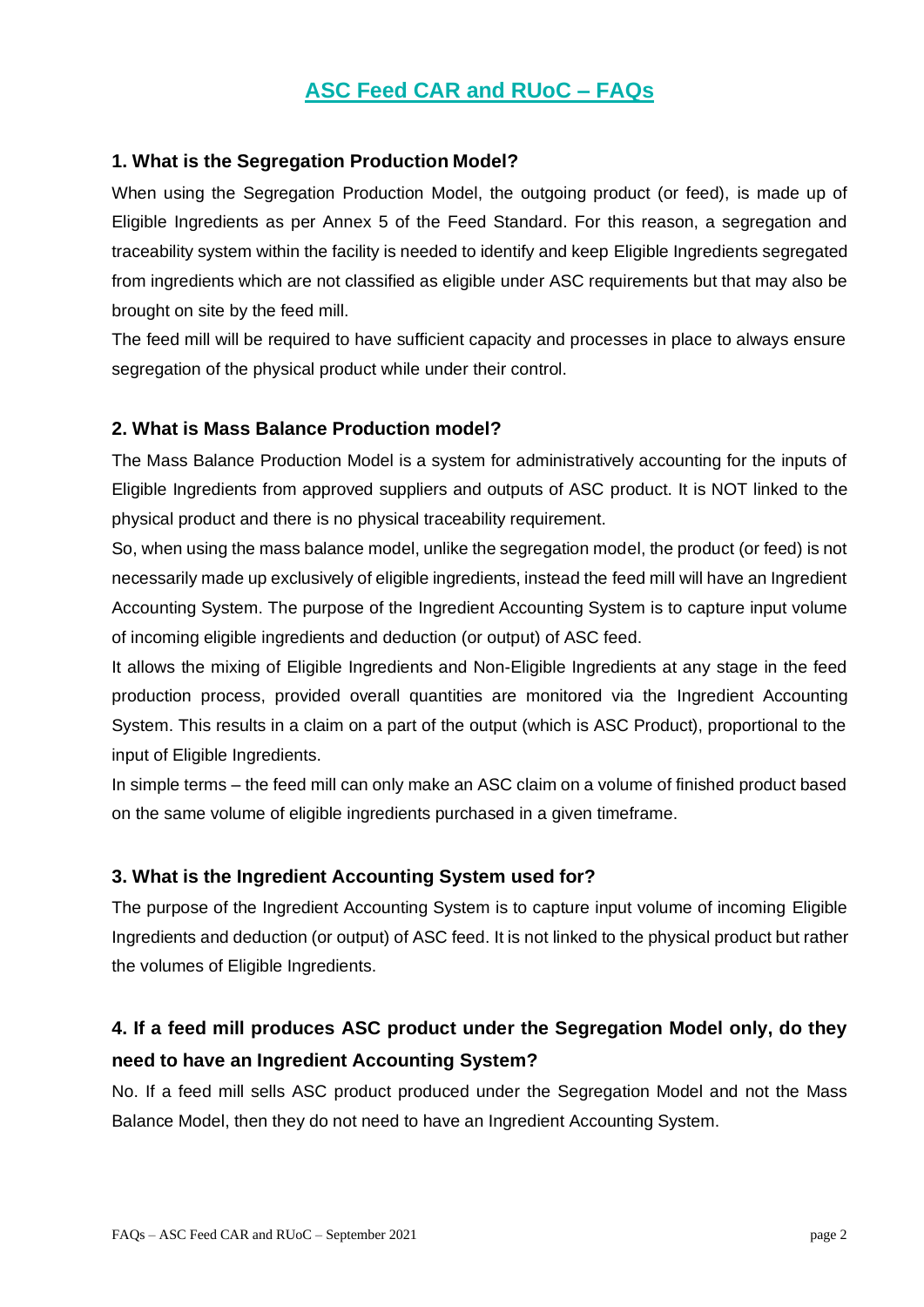### **5. In the Mass Balance Production Model, the feed mill is not permitted to use the ASC Logo. How can ASC product be identified without using the ASC logo?**

Indicator 3.3.1 of the feed Standard states:

*The UoC shall identify product which is sold under the mass balance model by using the allowable feed claim, including the model applied (i.e. mass balance). The ASC logo shall not be used*.

**This means that although the feed mill cannot use the ASC logo, they can identify the product via the allowable feed claim. The product can also be identified as ASC via other transaction documentation e.g.: sales / invoicing documents. 6. Would an acceptable claim be 'final volume of X% meets ASC mass balance requirements?** No. The way the mass balance model is structured, it does not require a known % of eligible ingredients to be blended within a batch.

### **7. Why is ASC allowing the Mass Balance Model instead of allowing only a Segregation Model where the feed contains only eligible ingredients?**

The ASC realises there will not be sufficient volume of eligible ingredients to maintain a fully segregated supply for ASC feed. Until such time and as a first step ASC allows the use of the Mass Balance Production Model.

Mass Balance is an important step to enable a shift towards a segregated supply chain. The Mass Balance Production Model can be used to allow a gradual or phased increase in the use of an eligible only ingredient supply chain (meaning a phased decrease in use of non-eligible ingredients).

Future versions of the feed standard may move away from mass balance.

### **8. In reality, an individual bag of ASC feed produced under the Mass Balance Production Model may physically contain no Eligible Ingredients.**

Yes, this is true. See response to question above.

### **9. I supply ASC Aqua Feed and Non-ASC Aqua feed to multiple customers. Do I have to keep the ingredients for ASC and Non-ASC ingredients separate?**

It depends on the Production Model used to produce the ASC feed product.

Under the ASC Mass Balance Production Model, you do not need to maintain physical separation of ingredients. The Ingredient Accounting System is used to capture the volume incoming eligible ingredients. You can mix eligible and non-eligible ingredients so long as overall volumes are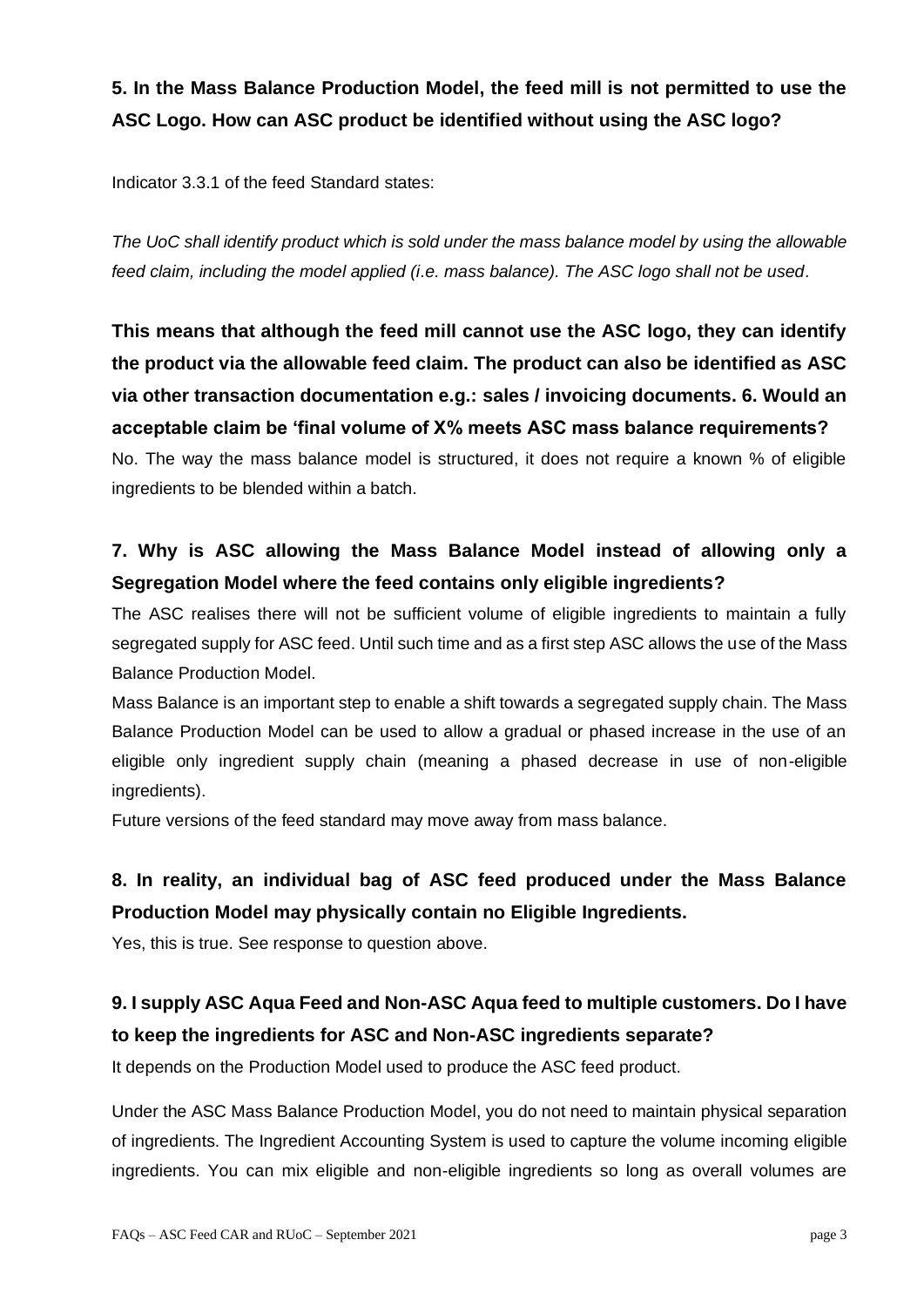monitored. You can then make a (Mass Balance) claim on outgoing ASC product based on the volume of incoming eligible ingredients.

However, if you are producing ASC product under the Segregation Production Model, you will need to ensure physical segregation of eligible ingredients and non-eligible ingredients of the same type.

Eligible ingredients can be used in ASC and Non-ASC feed product so long as they remain segregated from non-eligible ingredients.

#### **10. How do we treat and tolerate cross-contamination under the Segregation Production Model?**

In this context an example of cross contamination would be the mixing of non-eligible ingredients into a product produced under the Segregation Model.

Within the RUoC, Section 17 relates to Non-Conforming Product and requires the UoC to have a documented procedure for managing such circumstances. This includes having defined responsibilities for decision making, actions to take in the event of detecting non-conforming product (e.g. downgrade to Mass Balance product) and notification requirements (e.g. inform CAB & Customer).

#### **11. How to apply Mass Balance Production Model in multisite certification?**

Please refer to section 4.4 Shared Accounting System. The Shared Accounting System is a system in which the Client can apply the requirements of the Ingredient Accounting System over a number of their ASC certified production sites using one single accounting system. This means inputs of ASC Eligible Volume can be shared across multiple physical sites.

There are some criteria that must be met in order to use this, for example:

4.4.1.1 be owned and operated by the Client,

4.4.1.2 be certified individually or as a multi-site under the ASC Feed Standard,

4.4.1.3 be certified by the same CAB,

4.4.1.4 be located within the same country,

4.4.1.5 be listed (name, location) in the Shared Accounting System,

4.4.1.6 share or use the same ingredient manufacturers and raw material approval system,

4.4.1.7 have authority to enter into and deduct eligible volume from the Shared Accounting System,

4.4.1.8 acknowledge non-conformities raised against the Shared Accounting System of any one participating site may have an impact on eligible volume for all sites involved in the Shared Accounting System.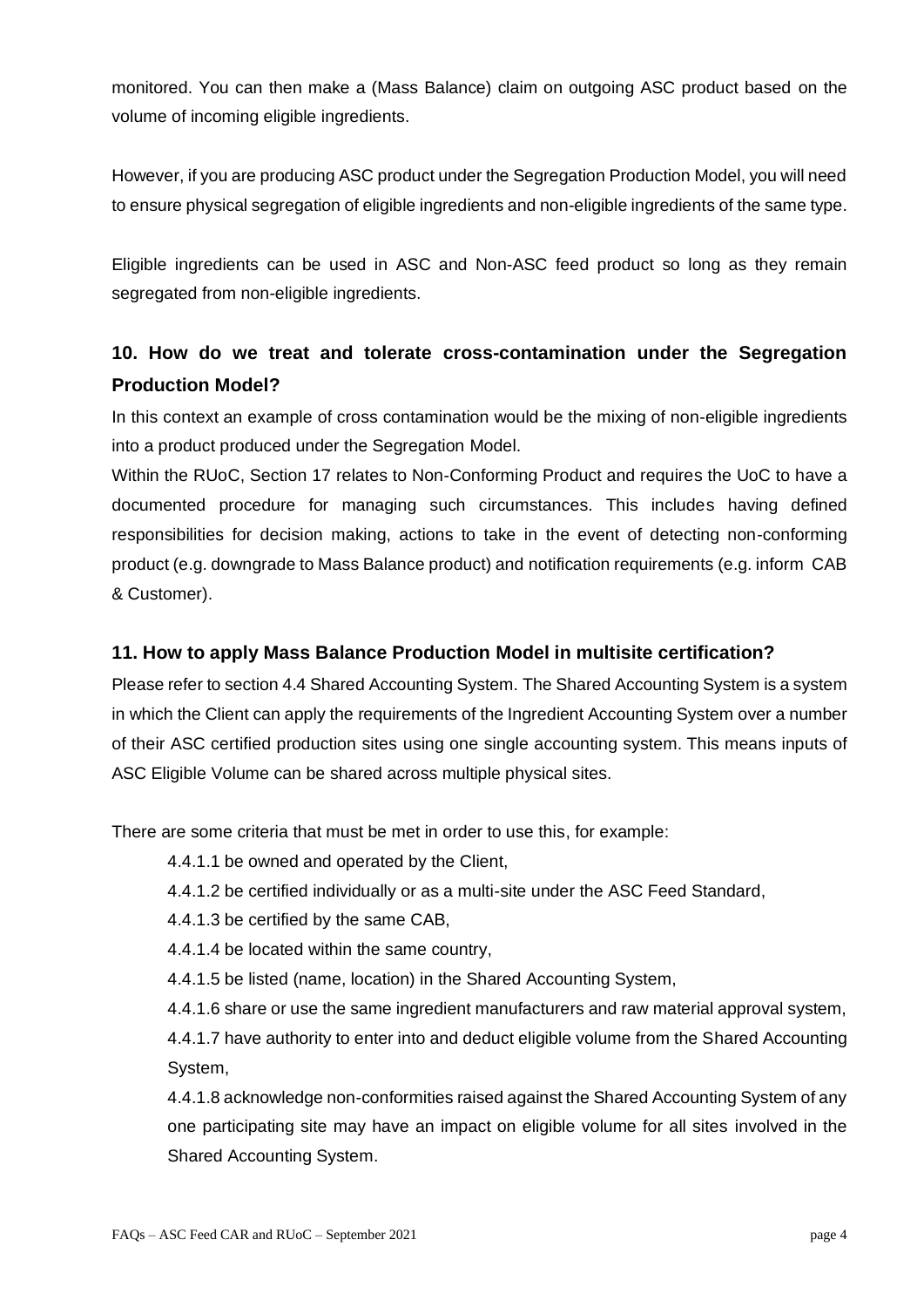# **12. In circumstances where the mill does not sell the finished product to ASC farm directly but through an agent or broker, does the agent have to have a CoC audit or any requirement to ensure the whole chain of traceability?**

Currently there are no CoC requirements for traders or brokers. We have addressed this topic in the RUoC draft requirements in section 21:

21.9. In cases where the Client sells ASC product to an entity other than directly to an ASC certified farm (e.g. trader or distributor), the Client:

21.9.1. Shall pack ASC product with tamper proof & traceable labels or seals (i.e. a label or seal with a traceable identification which is destroyed when the container or bag is opened). 21.9.2. Shall have a mechanism to prevent the entity from misusing the client's name or reuse of the client's packaging.

21.9.3. Should obtain written commitment from the entity that they will not permit misuse or tampering of the ASC product while in their ownership

We are also discussing this further internally to see how this can be strengthened for example through the development of a Feed CoC standard.

# **13. Who can conduct the subnational/sectoral assessment and the ingredient manufacturer assessments as described in 'Pathways to determine low risk' in Annex 3 of the feed standard?**

The RUoC document details the competency requirements for individuals conducting the due diligence processes. This can be a multi-disciplinary team so, as long as all criteria are collective met, the team are considered competent.

Evidence of competency is required to be maintained for internal and external personnel doing the assessments.

To define how to do the assessment does not sit within the assurance documents, therefore it does not prescribe *how* the feed mill is to conducts the assessments, but it requires that the process is documented.

Guidance documents currently under development will better describe how the subnational/sectoral assessment and the ingredient manufacturer assessments will be carried out.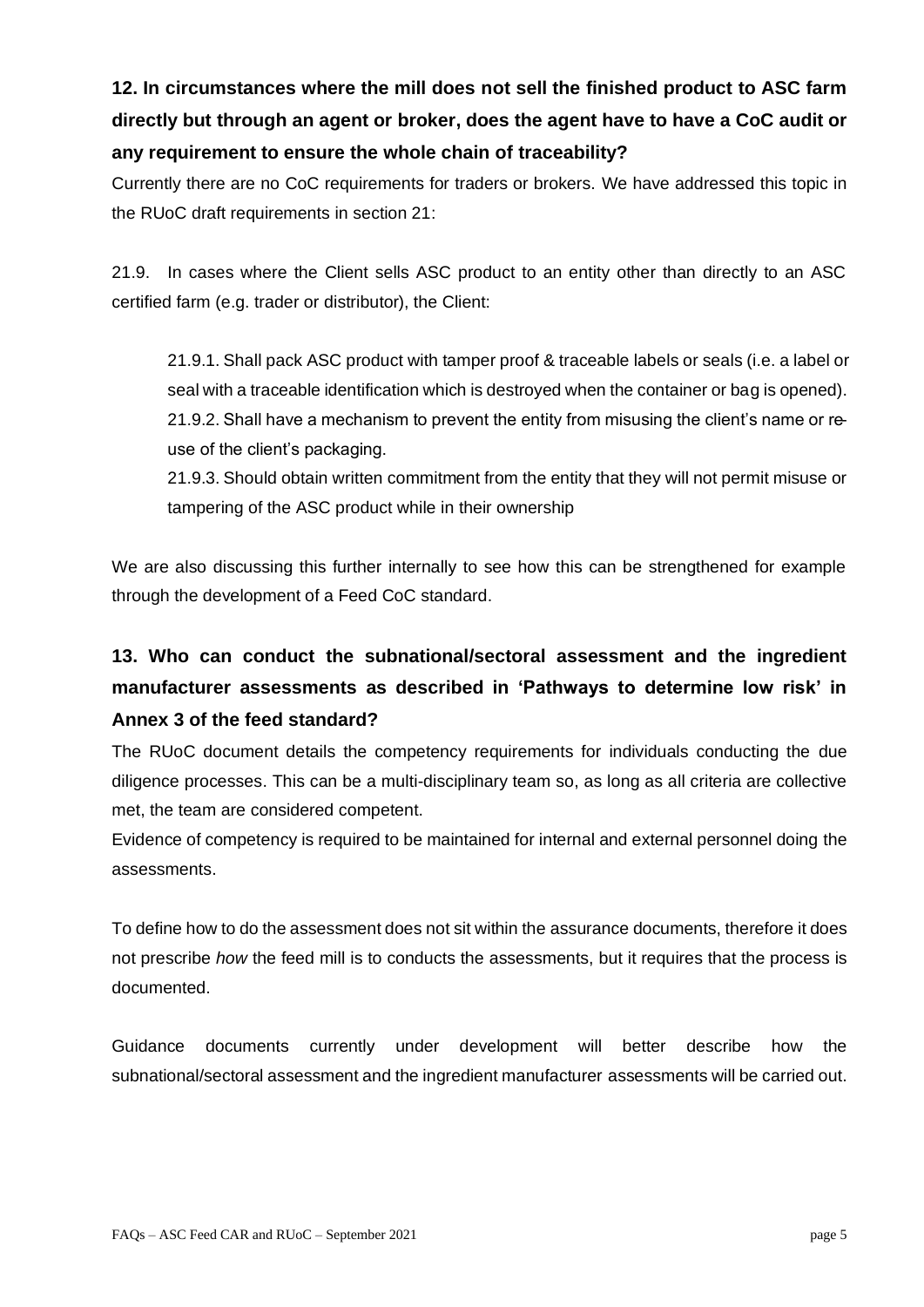#### **14. What is the timeline for the ASC Feed CAR and RUoC release?**

The proposal is open for public consultation from  $1<sup>st</sup>$  September to the  $31<sup>st</sup>$  October 2021. Requirements will be revised and improved as appropriate based on feedback from consultation. The revised requirements will be submitted to the ASC Technical Advisory Group for approval in early 2022. Pending approval, the ASC Feed CAR and RUoC final version will be released at the end of the 1st quarter of 2022 at which time the CAB accreditation process can begin, and feed mills can begin to implement the RUoC document requirements.

A 6-month implementation timeframe for these new requirements will be provided to CAB's and Applicant feed mills.

#### **15. When can audits be conducted against the ASC Feed Standard?**

The Feed CAR and RUoC will become effective from end Q3 / Start Q4 2022 at which time, audits can be conducted.